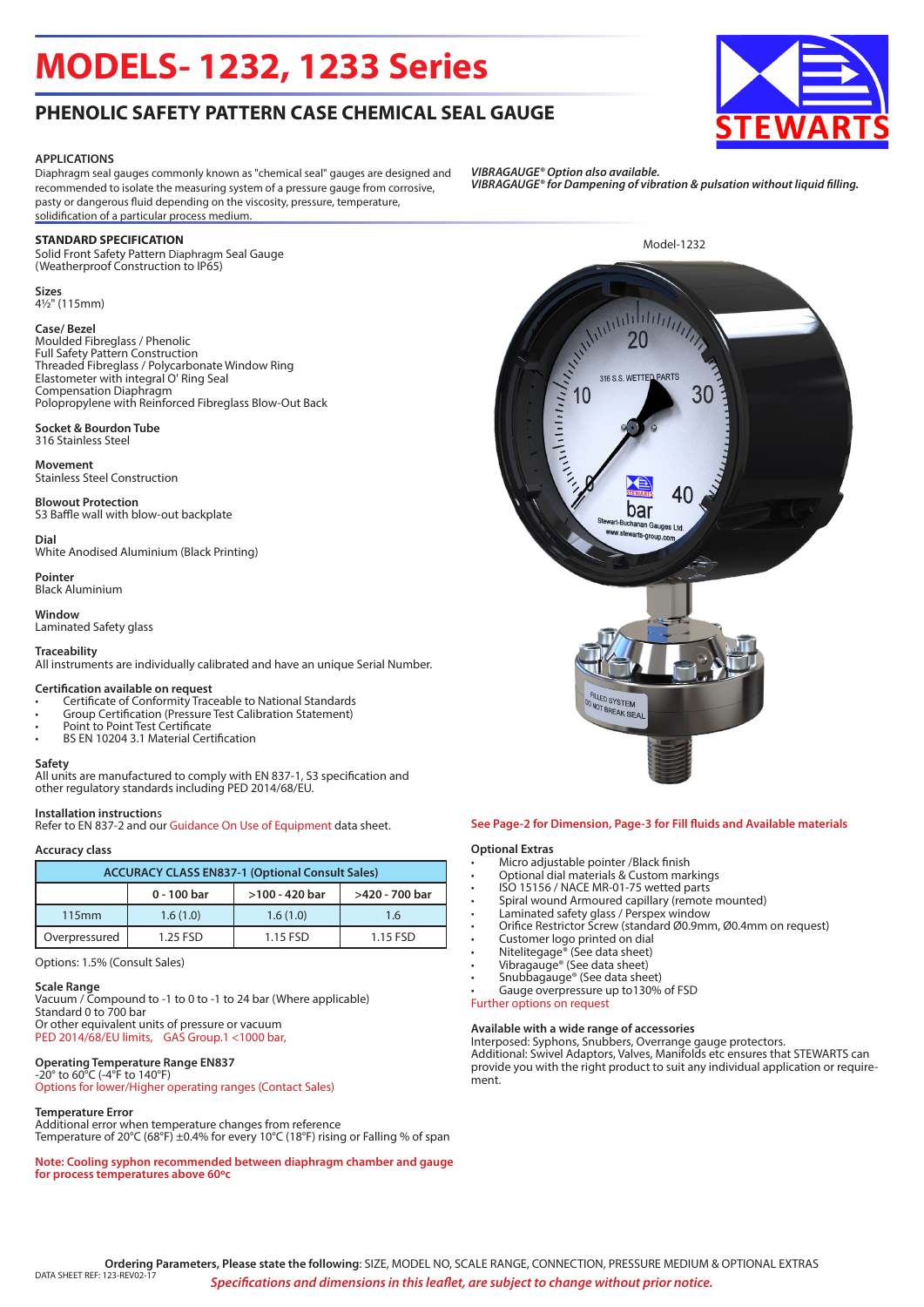# **MODELS- 1232, 1233 Series**

## **PHENOLIC SAFETY PATTERN CASE CHEMICAL SEAL GAUGE**





| General Arrangement Dimensions in mm, tol' ± 1mm |               |     |     |            |     |     |      |     |     |     |     |
|--------------------------------------------------|---------------|-----|-----|------------|-----|-----|------|-----|-----|-----|-----|
| Dim                                              |               |     |     |            |     |     |      |     |     |     |     |
| Dial $\varnothing$                               | <b>UNIT</b>   | A   | B   |            |     |     |      | G   |     |     |     |
| $4.5"$ (115mm)                                   | mm            | 148 | 129 | 83         | 38  | 141 | 86.5 | 127 | 88  | 164 | 116 |
|                                                  | <sub>in</sub> | 5.8 | 5.1 | റ റ<br>J.J | 1.5 | 5.6 | 3.4  |     | 3.5 | 6.5 | 4.6 |



**STEWART-BUCHANAN GAUGES LTD**

Sales Office & Manufacturing Facility - 7 Garrel Road, Burnside Industrial Estate, Kilsyth, Glasgow G65 9JX, SCOTLAND